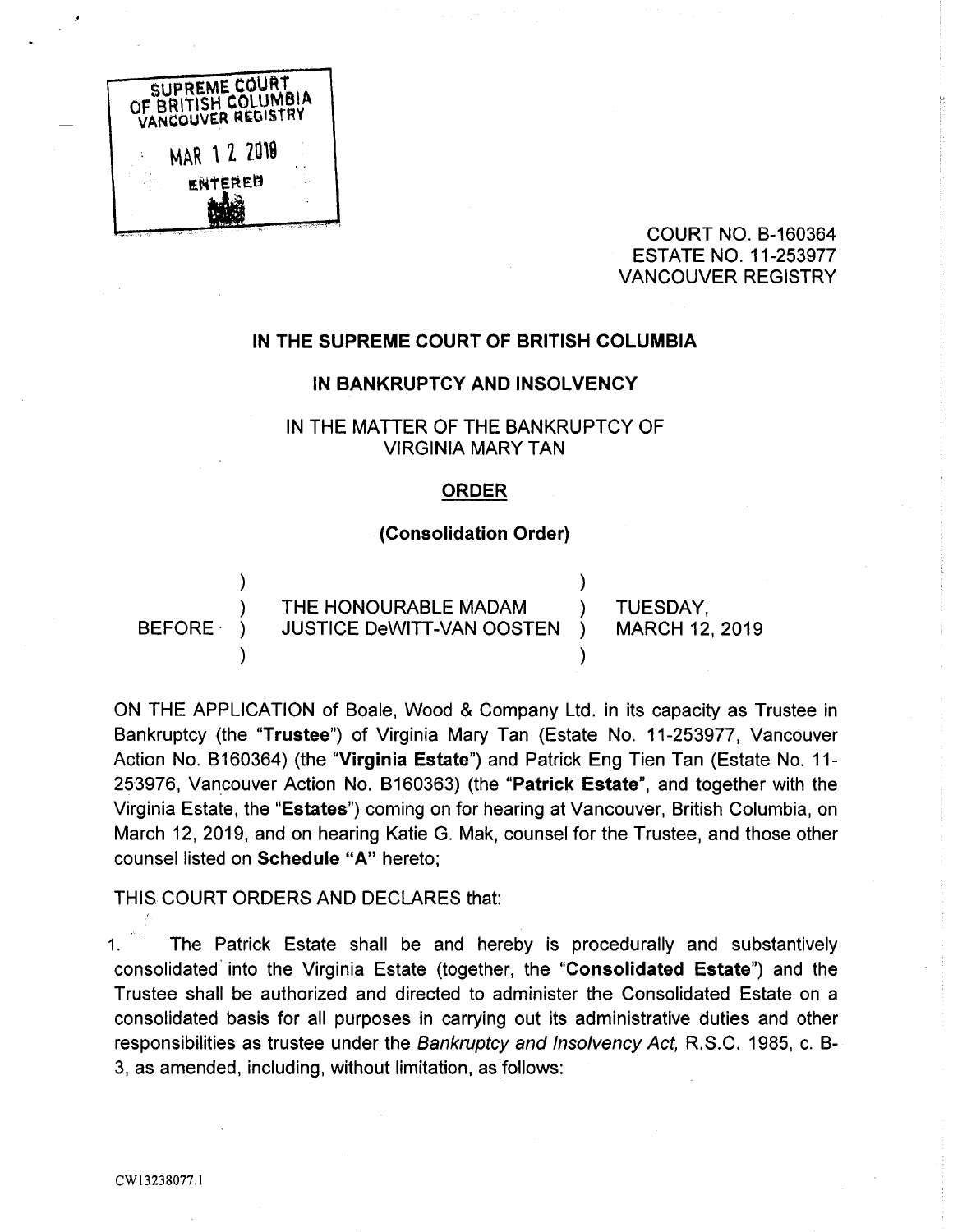- (a) calling and conducting any meeting of creditors or inspectors of the Estates pursuant to one combined advertisement of meeting;
- (b) issuing consolidated reports with respect to the Estates;
- (c) preparing, filing, advertising and distributing any and all filings and/or notices relating to the administration of the Estates on a consolidated basis;
- (d) ~ establishing a single bank account for the Estates;
- (e) establishing a single consolidated pool of assets containing all assets of the Estates; and
- (fl administering all claims and making all distributions in respect of allowed claims from the consolidated pool.

2. The inspectors appointed in relation to the Patrick Estate shall, from the date of this Order, cease to be inspectors of the Patrick Estate and shall, instead, from the date of this Order, be inspectors of the Consolidated Estate.

3. Vancouver. Action No. 6160364 shall be assigned to the Consolidated Estate, which shall be known as "In the Matter of the Bankruptcy of Virginia Mary Tan".

4. A copy of this order shall be filed by the Trustee in the court file for each of the Patrick Estate and the Virginia Estate but any other document required to be filed in this proceeding shall hereafter only be required to be filed in the Consolidated Estate, being Vancouver Action No. 6160364, known as "In the Matter of the Bankruptcy of Virginia Mary Tan".

5. The procedural and substantive consolidation of the Estates pursuant to this Order shall not affect:

- (a) the legal status and corporate structures of Patrick Eng Tien Tan or of Virginia Mary Tan;
- (b) the Trustee's right to seek to disallow any claim, including on the basis that such a claim is a duplicative claim; or
- (c) any trust claims or other claims with respect to assets held in the Consolidated Estate.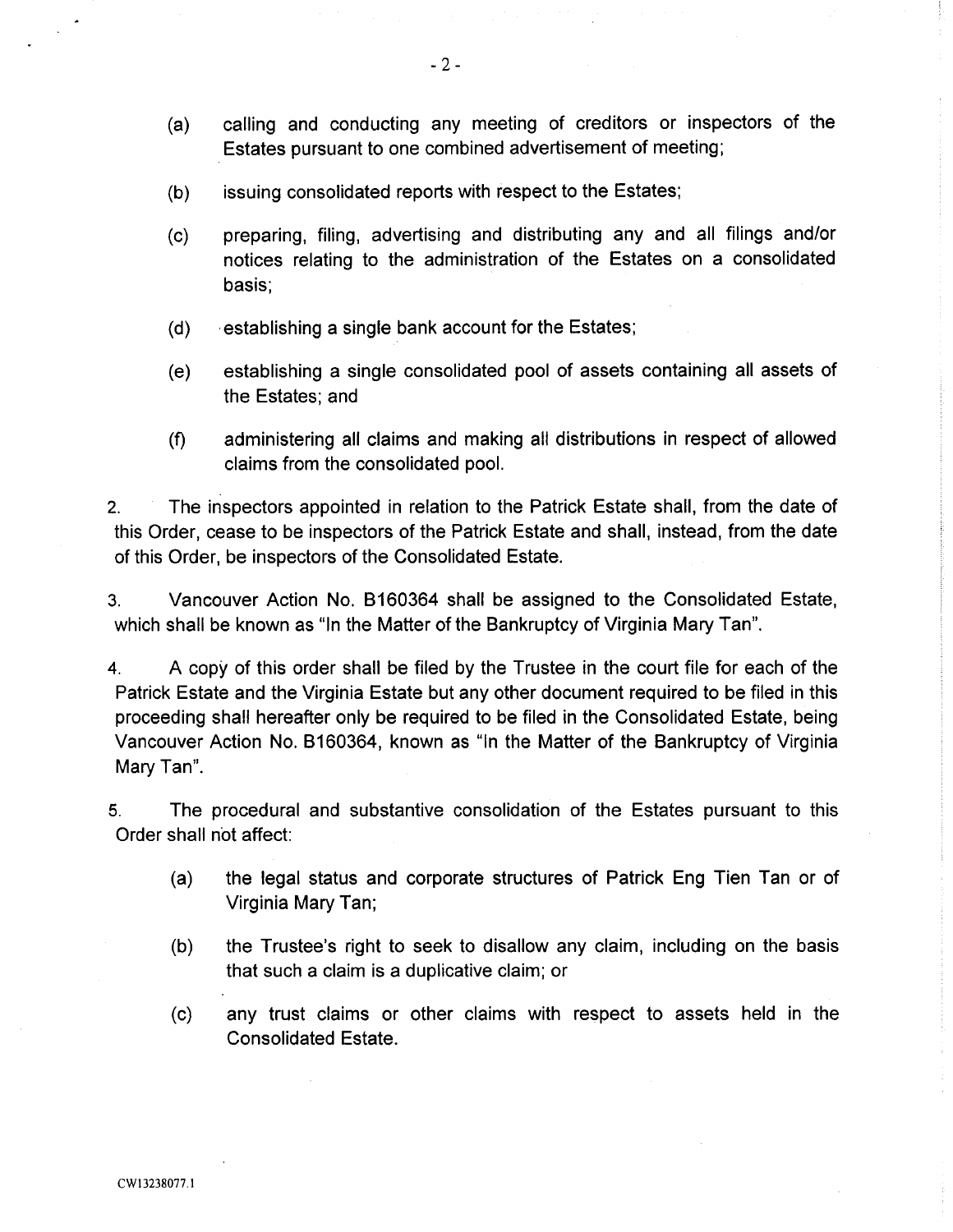6. The Trustee may apply to this Court for advice and directions with respect to the implementation of this Order or with respect to any other matter relating to the procedural and substantive consolidation of the Estates as approved herein.

7. The approval of this Order, other than by counsel for the Trustee, is hereby dispensed with.

THE FOLLOWING PARTIES APPROVE THE FORM OF THIS ORDER AND CONSENT TO EACH OF THE ORDERS, IF ANY, THAT ARE INDICATED ABOVE AS BEING BY CONSENT:

Signature of Lawyer for Boale, Wood & Company Ltd. in its capacity as Trustee-in-bankruptcy of Virginia Mary Tan and Patrick Eng Tien Tan Clark Wilson LLP.

By the Court. Affect of the

REGISTRAR IN BANKRUPTCY